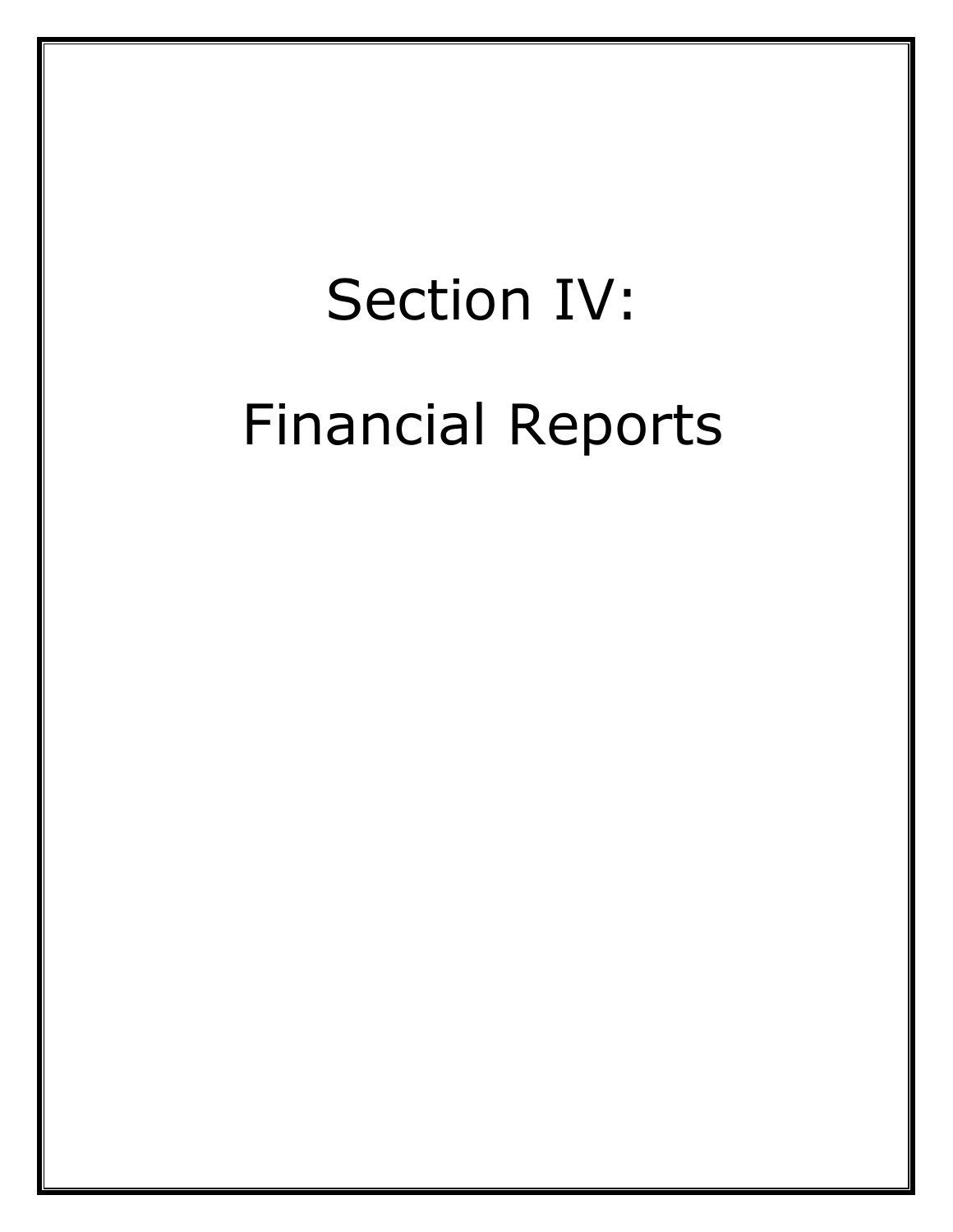## HAWAII CONFERENCE OF THE UNITED CHURCH OF CHRIST Statements of Financial Position As of 3/31/2021 and 3/31/2020 (In Whole Numbers)

|                                         |           | FY Increase |                    |                             |            |
|-----------------------------------------|-----------|-------------|--------------------|-----------------------------|------------|
|                                         | 03/31/21  | 03/31/20    | Over Prior<br>Year | Balance at<br>June 30, 2020 | (Decrease) |
| Assets                                  |           |             |                    |                             |            |
| <b>Current Assets</b>                   |           |             |                    |                             |            |
| Cash                                    | 146,754   | 86,819      | 59,935             | 112,157                     | 34,596     |
| Investments (Restricted Funds)          | 2,128,432 | 1,538,589   | 589,842            | 1,737,965                   | 390,467    |
| Receivables - Foundation                | 42,272    | 38,933      | 3,339              | 66,323                      | (24,051)   |
| Receivables - Church Health Premiums    | (3,675)   | (10, 406)   | 6,731              |                             | (3,675)    |
| Receivables - Associations              | 7,270     | 8,512       | (1, 242)           | 2,726                       | 4,545      |
| Receivables - Other                     | 9,847     | 15,479      | (5,631)            | 14,737                      | (4,890)    |
| Prepaids                                | 11,016    | 12,432      | (1, 416)           | 10,460                      | 556        |
| <b>Total Current Assets</b>             | 2,341,915 | 1,690,358   | 651,557            | 1,944,368                   | 397,547    |
| <b>Non Current Assets</b>               |           |             |                    |                             |            |
| Land                                    | 1,100     | 1,100       |                    | 1,100                       |            |
| <b>Total Non Current Assets</b>         | 1,100     | 1,100       |                    | 1,100                       |            |
| <b>Total Assets</b>                     | 2,343,015 | 1,691,458   | 651,557            | 1,945,468                   | 397,547    |
| Liabilities and Net Assets              |           |             |                    |                             |            |
| Liabilities                             |           |             |                    |                             |            |
| <b>Accounts Payable</b>                 | 271,716   | 191,516     | 80,201             | 291,980                     | (20, 264)  |
| <b>Accrued Liabilities</b>              | 104,619   | 91,124      | 13,494             | 114,077                     | (9, 458)   |
| Loan Payable                            |           |             |                    | 138,187                     | (138, 187) |
| Church Health Premiums Payable          | (1, 502)  | (9,664)     | 8,162              |                             | (1, 502)   |
| <b>Total Liabilities</b>                | 374,833   | 272,976     | 101,857            | 544,244                     | (169, 411) |
| <b>Net Assets</b>                       |           |             |                    |                             |            |
| Beginning Balance Net Assets            | 1,401,224 | 1,710,540   | (309, 316)         | 1,401,224                   |            |
| Net Income/(Loss) Current Period        | 566,958   | (292, 058)  | 859,016            |                             | 566,958    |
| <b>Total Net Assets</b>                 | 1,968,182 | 1,418,482   | 549,700            | 1,401,224                   | 566,958    |
| <b>Total Liabilities and Net Assets</b> | 2,343,015 | 1,691,458   | 651,557            | 1,945,468                   | 397,547    |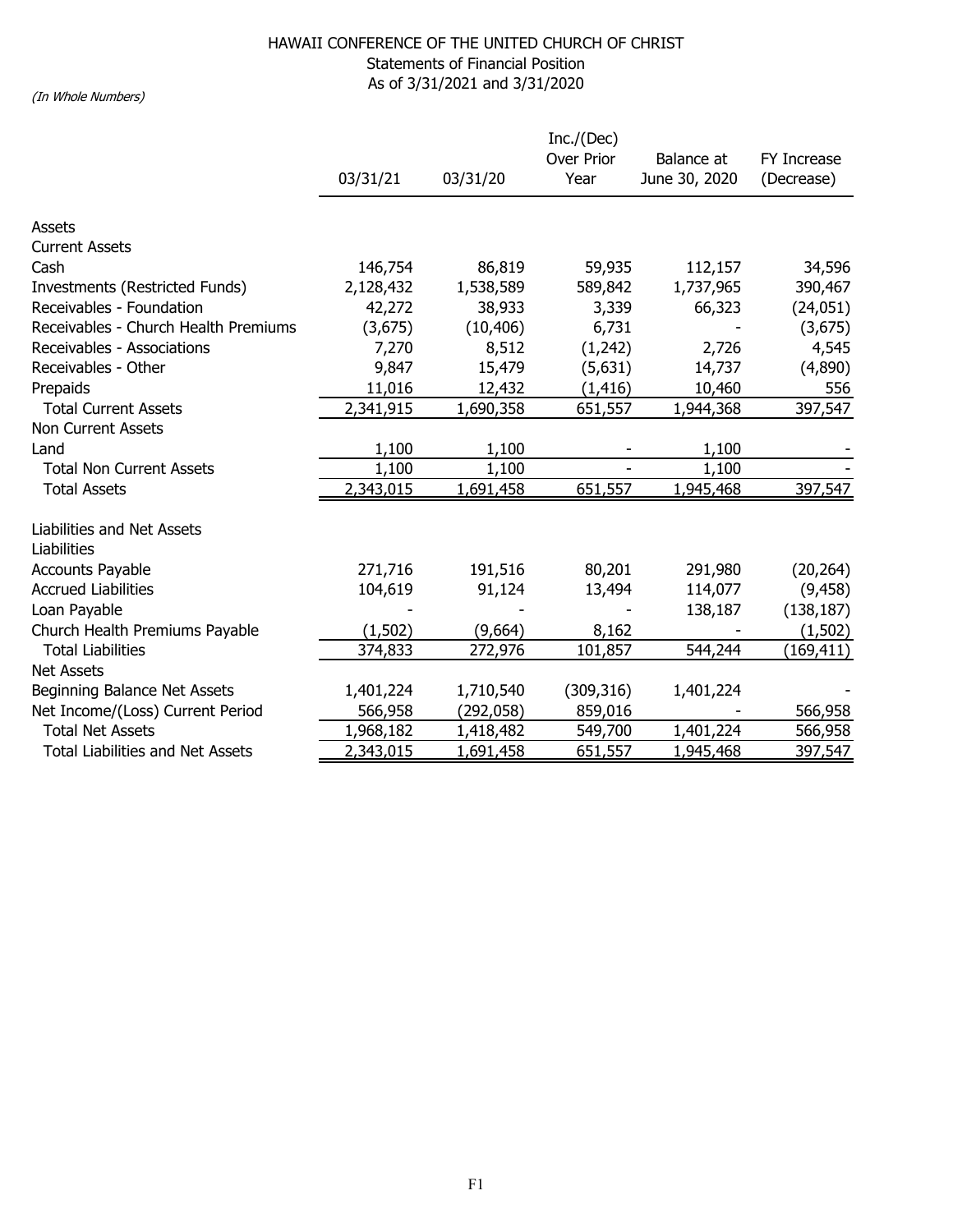

KKDLY LLC completed their FYE 06/30/2020 audit of the Hawaii Conference of the United Church of Christ and the Hawaii Conference Foundation and issued the consolidated audited financial statements on March 18, 2021.

KKDLY issued a "clean" opinion, that "the consolidated financial statements referred to above present fairly, in all respects, the financial position of the Organization as of June 30, 2020, and the changes in its net assets and its cash flows for the year then ended in accordance with accounting principles generally accepted in the United States of America."